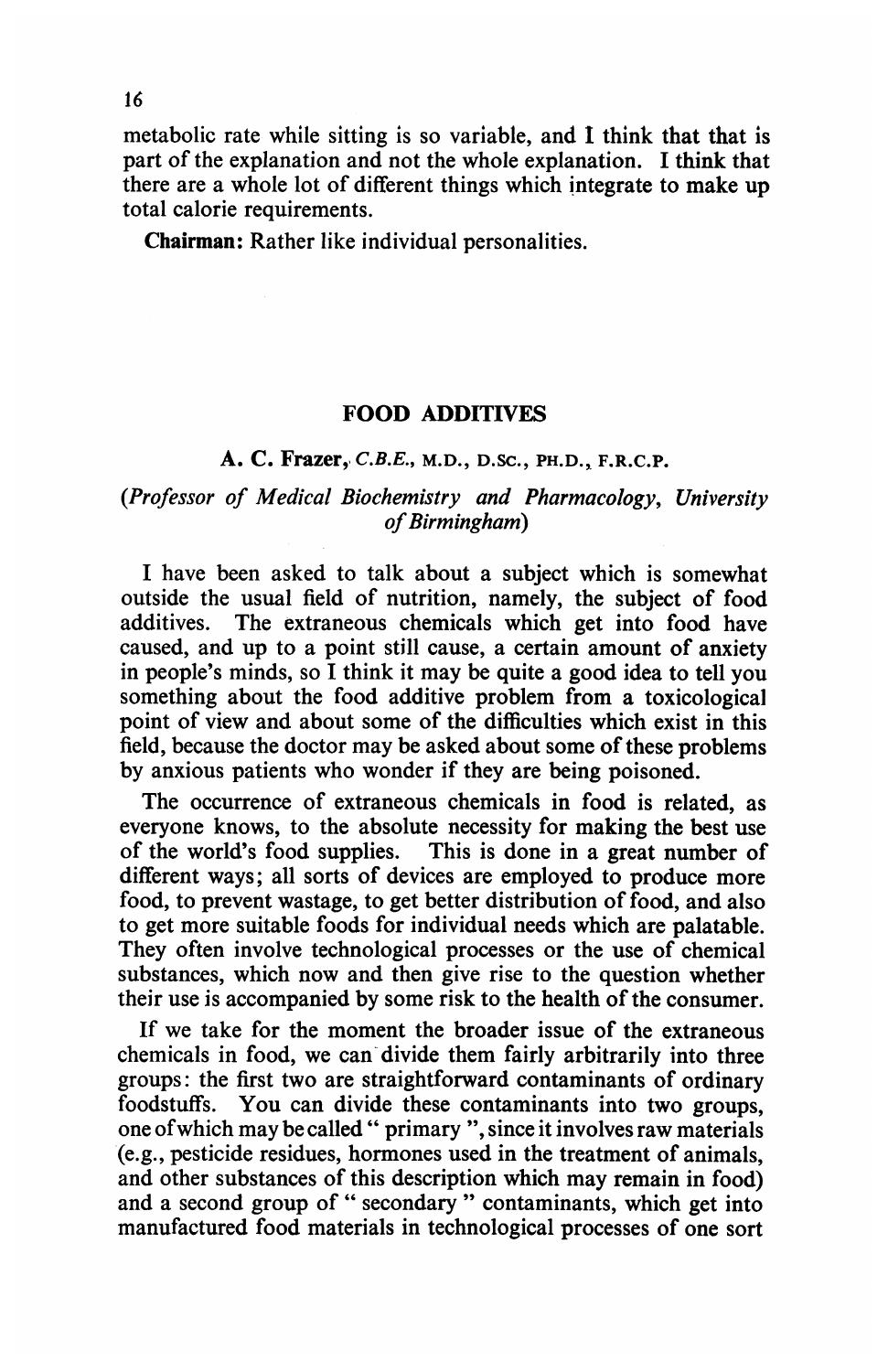or another (e.g., lubricants or plasticizing agents used in making wrappers, or lacquers inside cans which may be extracted into food).

The third group, the one that <sup>I</sup> am going to talk about mainly, is commonly called " intentional food additives "-substances added to food for some particular reason or purpose. These food additives may be buffering agents, preservatives, anti-oxidants, emulsifiers, stabilizers, or colouring or flavouring agents, and they are used intentionally to alter the properties of the food in some way.

I have mentioned these three groups to get the whole picture into perspective, because the way of handling the possible risks which arise from the use of these substances differs in these three groups. The approach to the problem of primary contaminants on raw materials, such as pesticide residues, which are mostly substances with some potent biological effect, often poisonous, is a straightforward toxicological one. The safe dose can be estimated and the properties of the substance studied so that it may be used in a particular way<br>and will not be present in the food in significant amounts. The and will not be present in the food in significant amounts. method of protection is proper control of use. It is rather important for doctors to have some knowledge of the possible effects of these substances and the antidotes necessary. Quite a number of documents are now being circulated to hospitals, casualty departments and so on, giving information about chemicals which may be used in agriculture and in other ways. This is a toxicological problem with which we need not concern ourselves further for the moment.

The problem of the secondary type of contaminant, such as lubricants and packaging material, is solved by choosing only relatively harmless materials for use in food technology. There is a large range of possible plasticizers, for example, and there is no need to choose highly poisonous substances to put into food wrappers; again, lacquers can be chosen which are not extracted into food. Thus, there is a wide choice of substances which may usefully and relatively safely be used in association with food.

There is a large number of intentional food additives. All sorts of substances are used and can be used, and new substances are likely to be introduced which may have some application in food. It is fairly obvious, of course, that there is some element of risk in using any additives of this sort. It would be wrong, however, to imagine for a moment that this is anything new. Food additives have been used from prehistoric times, and various types of processing have been employed in making food more acceptable. All sorts of things have been added to food, including common salt and vinegar, which has been used as a preservative for centuries, but there has been rather a big increase in the number of these substances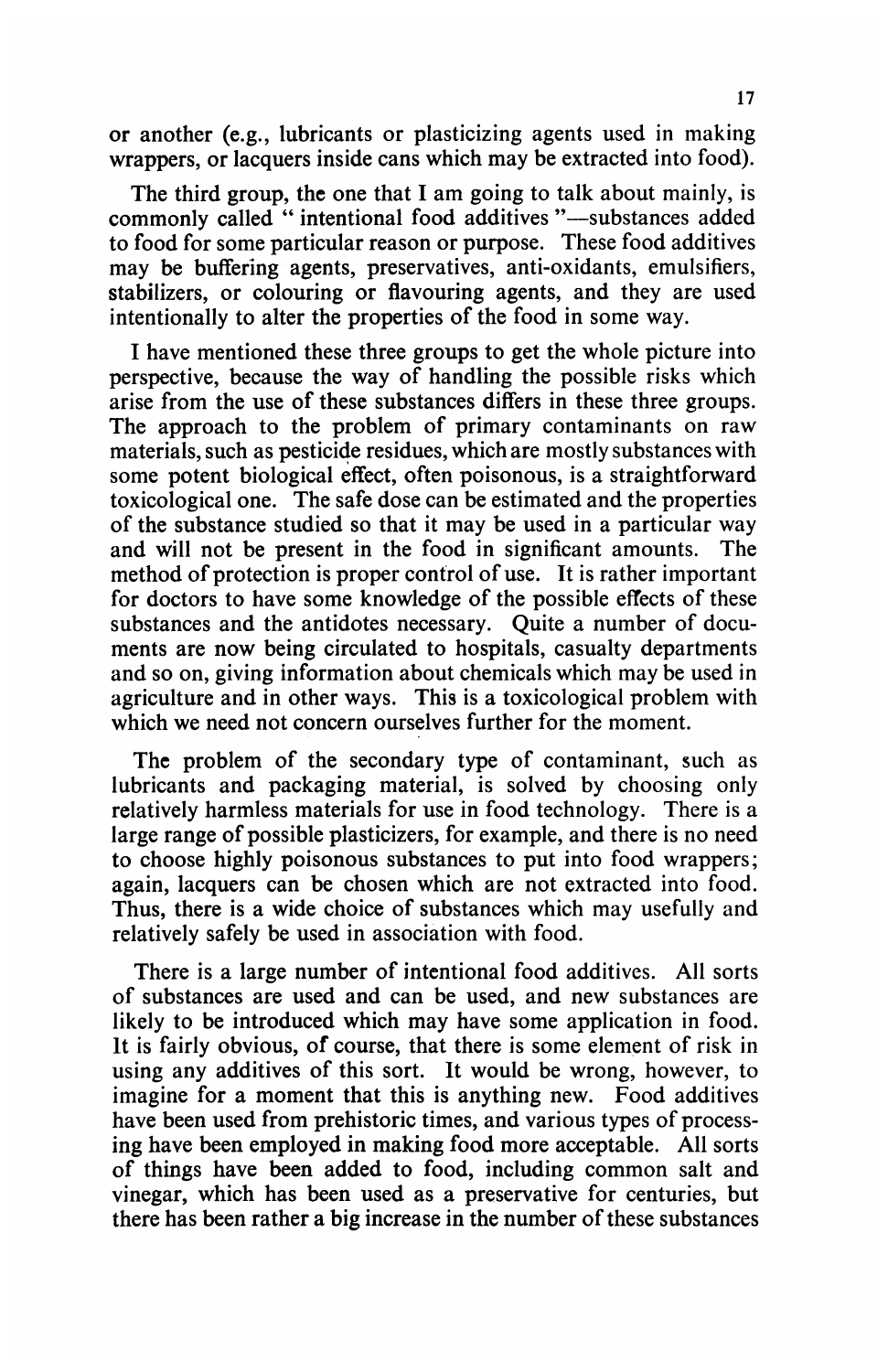in recent years, because the chemical industry has produced many new materials with applications in this field.

The first question is: What are the risks? The first risk is one of damage to the nutritional properties of food, by altering the protein or the vitamin content, or doing various things which alter the normal nutritional value of the food. Milling is well known to alter the nutritional value of flour, and the method of milling can have a considerable influence on the nutritional properties of the latter. Oxidizing agents can obviously alter constituents of the diet, such as oxidizable vitamins, which are likely to be destroyed.

Secondly, there is a risk of causing tissue damage, or damage to particular organs. Obviously the liver, the kidney, and the gastrointestinal tract are likely sites of damage, because they are the possible sites of metabolism or excretion of these chemical substances or their products. Examples of food additives that were used until found to be organ-damaging agents are the coumarols, which have a vanilla flavour; some of them are liable to cause liver damage, although only in doses considerably higher than those actually used in food. However, for this reason they were voluntarily withdrawn from the list of food additives. Incidentally, they are a natural product, which reminds one of that wonderful myth that it is safe to use natural products and very unsafe to use synthetic chemicals. This is nonsense, of course. Some of the most potent poisons, such as botulinus toxin, are natural products, and a great many poisonous plants are known. There is no need, therefore, to suppose that a thing is going to be more poisonous because it is a synthetic material.

Carcinogenesis is the next risk, and a very serious one. Indeed, the possibility of producing cancer is probably the main worry some people have with regard to the use of food additives. We know that there are some colouring materials, especially those related to betanaphthylamine, which can produce cancer. None of the common ones used in food in this country are carcinogenic, but this is always a risk to be considered.

The fourth possibility is the production of anti-metabolites. This simply means that a very small alteration in the structure of a molecule may occur, such as the addition of a small amino- or hydroxy-group, and this changed molecule may interfere in the metabolic processes in which the normal substance takes part. As we now know, anti-metabolites can be produced which do not stand much chance, because their effect is a competitive phenomenon, and if there is still plenty of the normal metabolite present the antimetabolite is at a disadvantage. One well-known example of antimetabolite formation was the production of methionine sulphoxi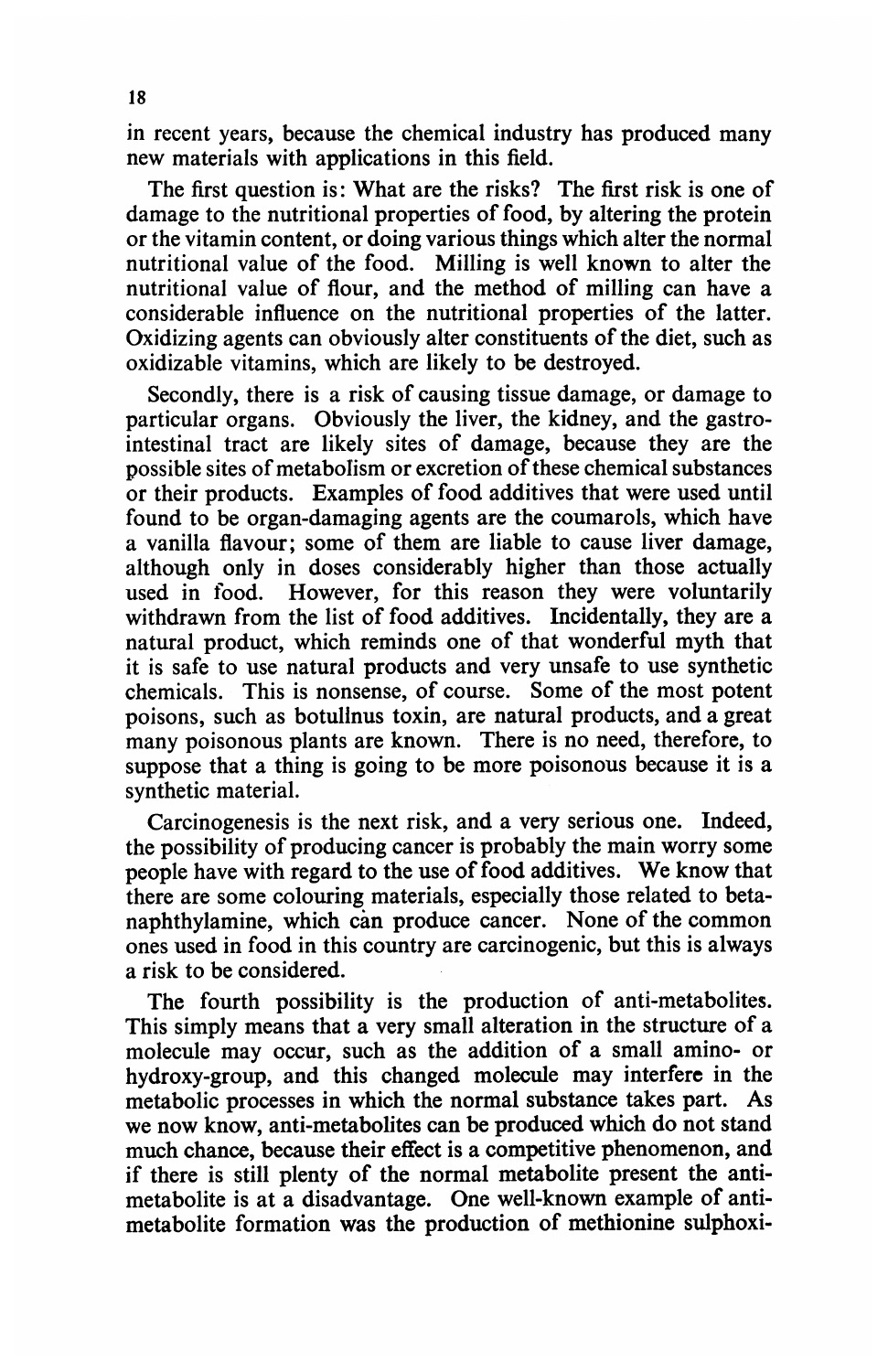mine by the action of nitrogen trichloride (agene). Nitrogen trichloride forms methionine sulphoximine, which is an antimetabolite to methionine. This interferes with the use of methionine by certain bacteria, and it also interferes with the normal functioning of the nervous system in dogs ard some other animals, which get running fits when they are fed large amounts of this type of treated flour. For this reason, although no ill effect from agene-treated flour has ever been demonstrated in man, this type of treatment of flour has been discontinued.

Fifthly, there is the difficult question of hypersensitivity. Hypersensitivity in general is really idiosyncratic, a very individual thing, and as a rule one takes the view that people who have these peculiarities have to make the best of it and learn to live with them. There has never been great alarm because a few people are sensitive to lobster or to strawberries; these people usually find out fairly quickly and don't eat them any more. One has to take this view about these idiosyncratic reactions peculiar to the individual, but can hypersensitivity be more widespread? You may have heard about the trouble in Holland, where an agent put into margarine was said to have caused the illness of several thousands of people. The effect reported was largely a skin reaction and has been alleged to be due to hypersensitivity, but full details are not yet available and exactly what did happen is still a matter of controversy. There is, therefore, some possibility that hypersensitivity reactions and sensitization of this sort may occur on a much wider scale, and this might be a serious problem if it were true.

Finally, there are changes that might occur from the use of antibiotics which may alter the natural body flora and cause a certain amount of disturbance. Hypersensitivity to antibiotics might also cause difficulties. On the whole, antibiotics are not generally accepted for use in foods in this country, but there are great possibilities here. For example, the keeping properties of fish can be greatly improved by putting tetracyclines into the ice in the holds in which the fish are stored and the use of various types of antibiotics to give microbiological control may make a big difference to quite a number of food processes. A more serious problem might be the induction of widespread resistance to important therapeutic antibiotics. Considerations of this sort have made people chary about any wide use of antibiotics in relation to foods.

<sup>I</sup> now want to consider what safeguards there are against these risks and what can be done to give a reasonable guarantee of safety. We must say straight away that there is no hundred per cent guarantee. There is nothing in life with a hundred per cent guarantee and you cannot have it here: what you can do is to ensure that the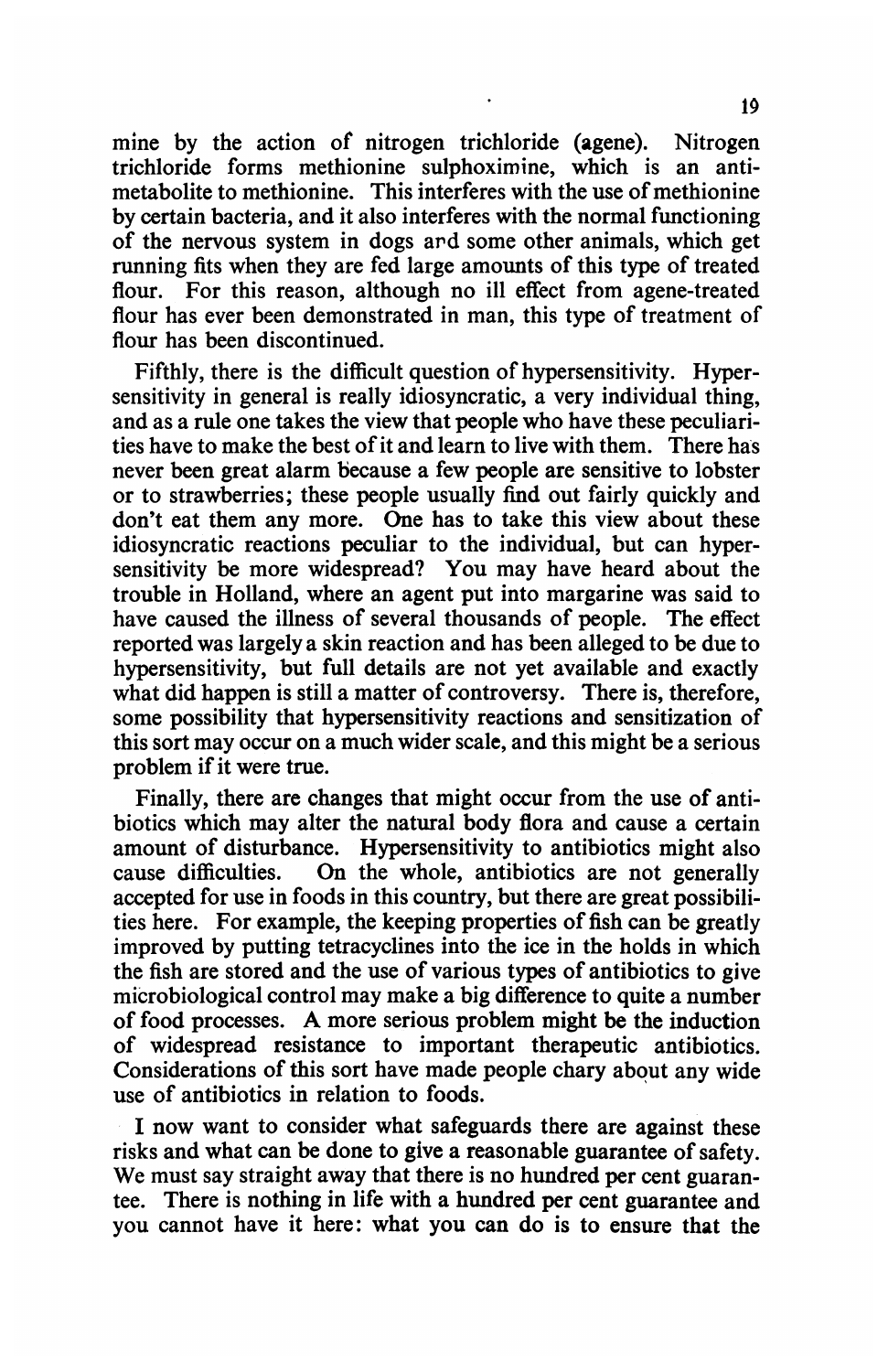substances used in food are reasonably safe and not likely to cause serious difficulties. The safeguards used are a combination of studies in animals, with possibly some studies in man, and consideration of the known facts of the chemistry and biochemistry of the substances concerned; all of this, of course, is coupled to effective legislation which enables the matter to be handled administratively.

The legislation mainly used nowadays, as most people know, is the system of the Permitted List. In the old days, you could put anything into food unless somebody could show in a Court of Law that it was harmful. The matter was relatively simple in the past, when one was dealing mainly with adulteration, and trying to stop people from putting poisonous adulterants into food. This sort of law worked then, but in these days, when a wide number of different chemicals are being used, many of which are difficult to detect and of low toxic potential, the whole approach has had to be changed. There is now a much greater tendency to establish a list of permitted substances and new substances are admitted into the Permitted List only when there is reasonable evidence that they are safe in use. Thus, the legislative machinery has been modified and it is now much more effective to deal with current problems. If this machinery is linked to an effective testing organization, the health of the consumer should be adequately safeguarded.

<sup>I</sup> shall now say something about some of the investigations needed to ensure that a food additive is safe in use. First of all, nutritional value can be assessed directly by suitable methods. It is possible to see whether the food which has been treated has been changed, and this can be dealt with by direct measurement of nutrients before and after the treatment has been applied. This does not take account of unknown nutrients, but these will be checked by other types of tests, and so <sup>I</sup> think that direct study provides quite an adequate safeguard against loss of nutrients. Supposing nutrients are lost, this still does not mean that you need necessarily ban the material; the whole essence of the safeguard is adequate knowledge on which an opinion can be soundly based. What is done turns entirely on whether the nutrient concerned is important and whether the food involved is an important source of that nutrient. It is obvious that you need not take any action if the food material treated is not a significant source of the particular nutrient.

An example of this is the question of tocopherols in flour. There is a change in the tocopherol content of flour when certain oxidizing agents are used. It is quite definitely reduced, but it is also reduced by storage or by baking; the tocopherol content of flour is, in fact, rather labile. It also happens that it only contributes something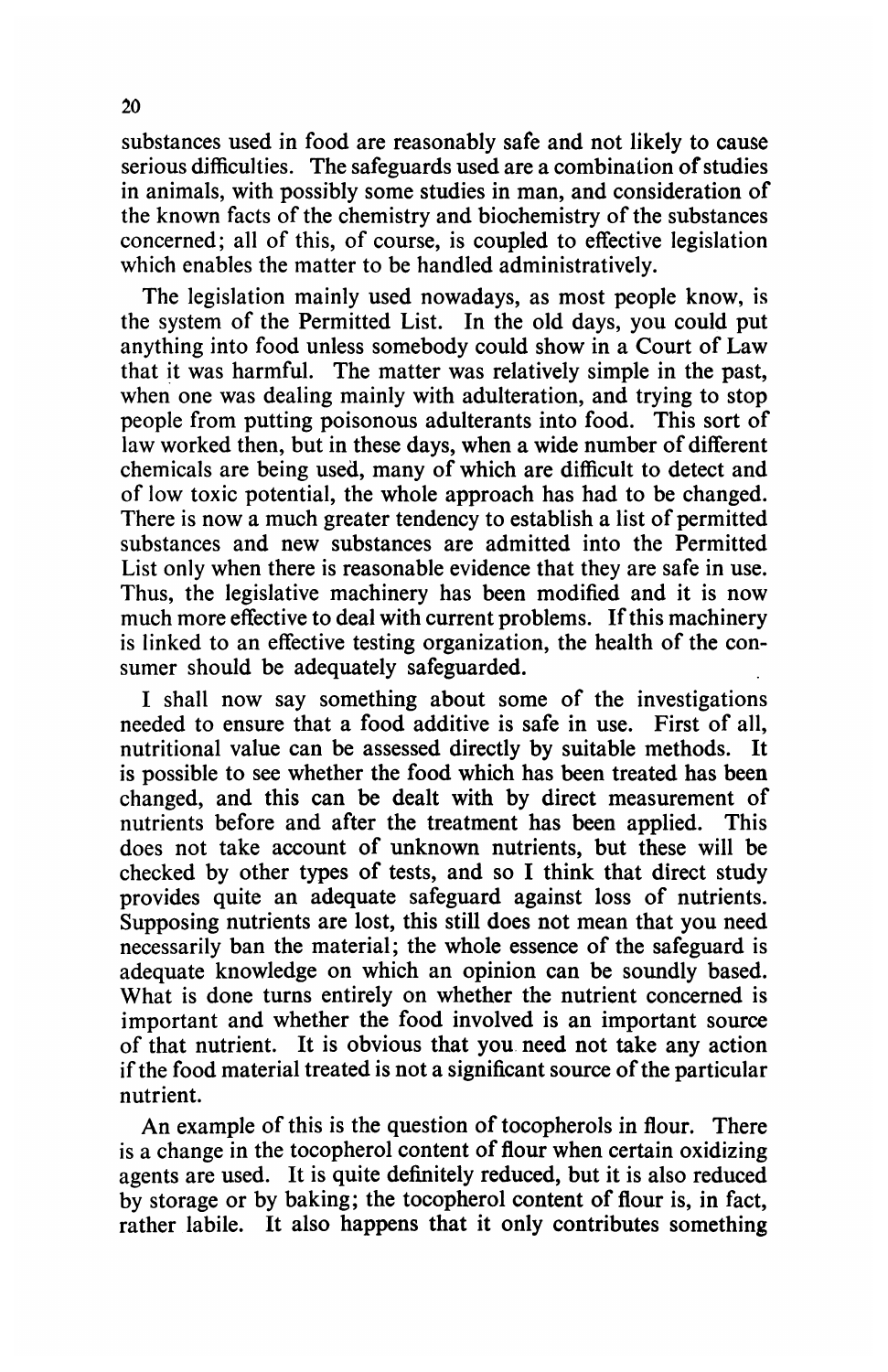like ten per cent of the total tocopherol intake in the diet. <sup>I</sup> think it can, therefore, be reasonably argued that the reduction of tocopherol in flour by such things as oxidizing agents is not very important from a nutritional point of view. Indeed, the importance of that nutrient in human nutrition is controversial; but even assuming that it is important, this particular reduction is not one that we need be seriously worried about. On the other hand, the reduction of thiamine (vitamin  $B_1$ ) by certain types of milling is an important question, and this is dealt with by putting a certain amount of vitamin  $B_1$  back into the flour in those circumstances where this is considered to be necessary.

The next question is how to ensure safety from a toxicological point of view. This entails investigation in animals. The animals are fed on the material itself or food treated with the material and it is important to do both. When agene is used in flour, the toxic material is actually produced in the flour, so that the additive material itself may be harmless, but may produce some poisonous substance in the treated food. In the case of non-residual food additives, it may not be possible to test the additive itself and complete reliance must be placed on feeding treated food materials.

The sort of investigation which can be carried out in rats or other animals may involve three generations. In the first generation, studies are done with fairly general indices like the clinical state of the animal, weight gain, fertility rate, and eventually life-span measurement. The first study is carried out right through the lifespan of the animal and a careful assessment is made of tumour incidence. This is an important step in the safeguard against carcinogenesis. The second study covers a much shorter period of not more than a year; otherwise there is trouble about senile changes in the rats; nobody knows enough about the geriatrics of rats to interpret results in these old animals, but in youngcr animals various types of organ function can be studied. One of the great difficulties here is that little is known about the sensitivity of the various tests of renal function, hepatic function and so on. Some of my colleagues have been studying this sort of problem using various methods of assessing organ function, and studying the sensitivity of these with graded doses of known toxic agents. The importance of knowing the sensitivity turns on the fact that so often in these investigations the results are negative. Negative results have little meaning if the sensitivity of the tests used is unknown. For assessing renal damage, liver damage, and various other types of organ damage, certain tests are more sensitive than others. On the whole, function tests tend, as might be expected, to be rather troublesome, because there is a tendency for compensatory hypertrophy to obscure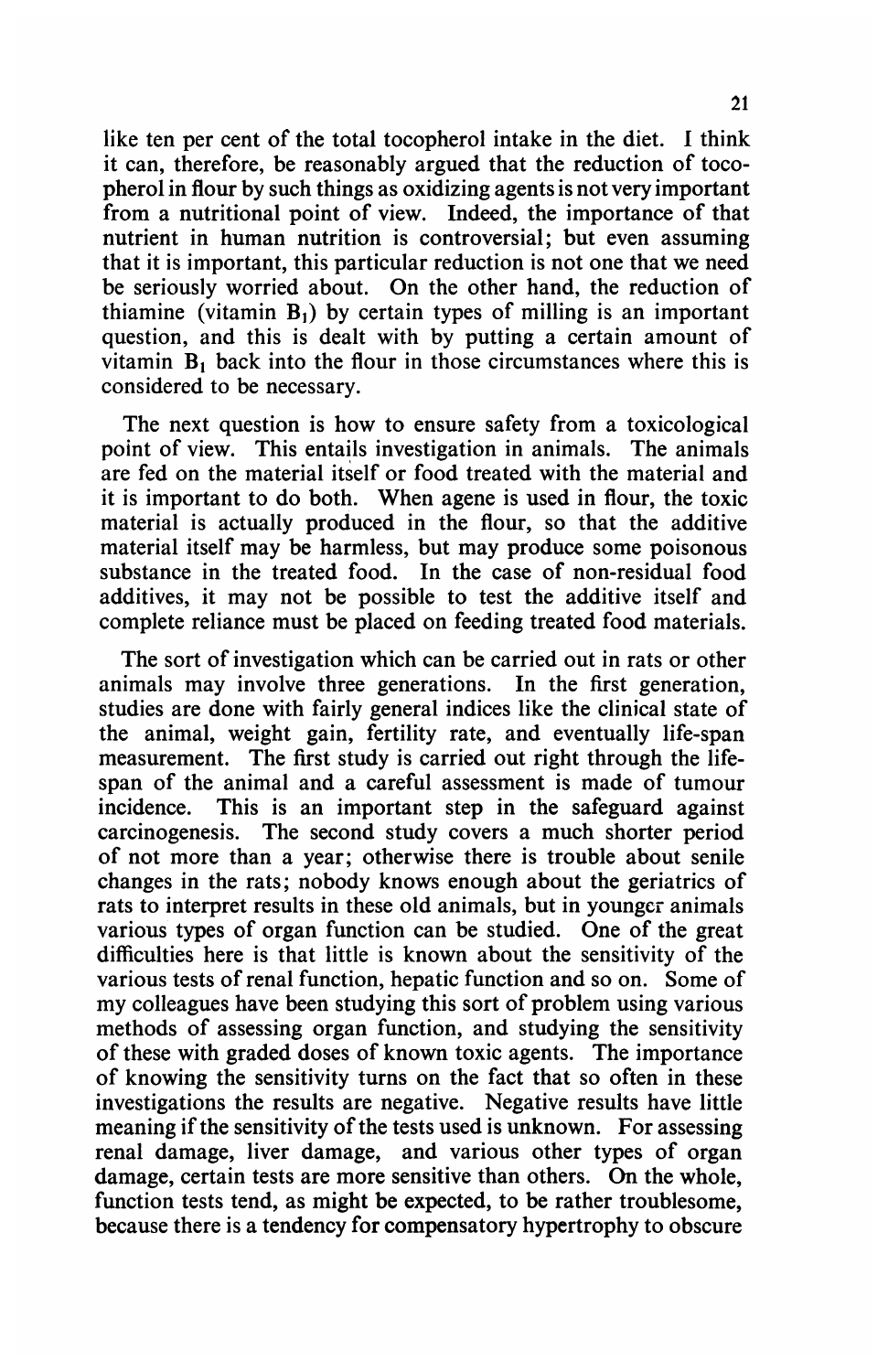the situation, especially with low-grade damage which slowly accumulates. Many function tests are, therefore, unreliable for these purposes, but histopathological studies, a few selected function tests, and certain enzyme studies are quite valuable. After getting the results of these organ studies, a more detailed study can be done, if necessary, to see whether a significant risk exists. These investigations are time-consuming, expensive and difficult, but they can yield answers which have some meaning in terms of safety.

The cancer risk is assessed in much the same way. It must be done over the life-span in rats and mice by an assessment of tumour incidence after feeding a number of dosage levels of the additive and treated food materials. Injection is troublesome, because many substances, including some well-known food materials, cause local sarcomas to form at the injection site. The rat is very inclined to form local sarcomas at the site of injection, and <sup>I</sup> think, personally, that parenteral injection is not a help in attempting to assess the cancer risk.

The whole essence of our problem is to know whether a substance is safe on feeding. <sup>I</sup> believe that the dog studies insisted on in America are a waste of time, so far as assessment of the cancer risk is concerned. If they are positive they may have some meaning, but as a negative test they are useless because the number of animals involved is too small and statistical evaluation is impossible. The amount of the life-span one can study in a dog is only about ten to twenty per cent, because the life-span of a dog is about 15 years, and naturally enough these tests are usually run for not more than two to three years.

After these investigations a reasonable conclusion can be drawn about safety in rats or mice and various other animals tested, but the major problem is, of course, the application of the results to man. Their applicability to man has to be assumed and considerable margin of safety is left as regards acceptable levels of use, to cover this transfer of data obtained in animals to man. Now and again, investigations may be carried out in human subjects with reference to some particular point, but on the whole most people are against the idea of routine human studies to establish the safety of these substances. The hypersensitivity question is a special case, and if the damage said to be caused by the Dutch margarine turns out to be a human-specific sensitivity reaction, something may have to be done about suitable tests in human subjects in future. Hypersensitivity tests in animals are, on the whole, rather unsatisfactory; in order to check this point, animal studies can certainly be done, but it may then be necessary to consider control studies in volunteers and possibly even a distribution of the substance in the first place